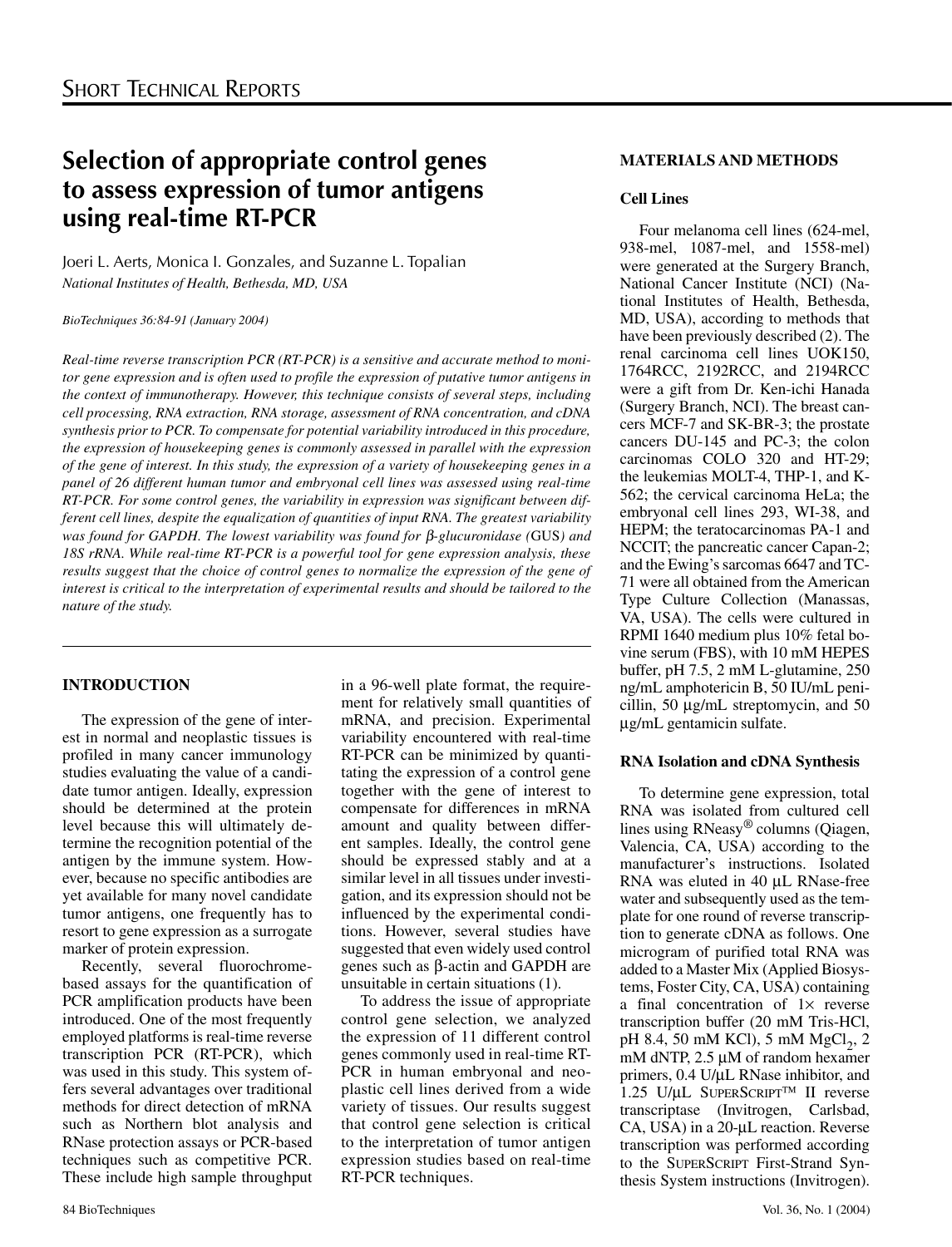| Table 1. TaqMan Primer and Probe Sequences |  |  |  |  |  |  |
|--------------------------------------------|--|--|--|--|--|--|
|--------------------------------------------|--|--|--|--|--|--|

| Gene                                                                                                                                                                                     | <b>Forward Primer</b>            | <b>Reverse Primer</b>        | TagMan Probe                                        |  |  |  |  |
|------------------------------------------------------------------------------------------------------------------------------------------------------------------------------------------|----------------------------------|------------------------------|-----------------------------------------------------|--|--|--|--|
| $\beta$ -actin                                                                                                                                                                           | 5'-GCGAGAAGATGACCCAGATC-3'       | 5'-CCAGTGGTACGGCCAGAGG-3'    | 5'-FAM-CCAGCCATGTACGTTGC-<br>TATCCAGGC-TAMRA-3      |  |  |  |  |
| Neo-PAP <sup>a</sup>                                                                                                                                                                     | 5'-GGAGAGGGAGACGCAGGAA-3'        | 5'-CTTTTGTTGACGCTGGCTGTC-3'  | 5'-FAM-TGAAAGAGATGTCTGCAAA-<br>CACCG-TAMRA-3        |  |  |  |  |
| GUS                                                                                                                                                                                      | 5'-GAAAATATGTGGTTGGAGAGCTCATT-3' | 5'-CCGAGTGAAGATCCCCTTTTTA-3' | 5'-FAM-CCAGCACTCTCGTCGGT-<br>GACTGACTGTTCA-TAMRA-3' |  |  |  |  |
| Neo-PAP, neo-poly(A)polymerase; GUS, β-glucuronidase.<br><sup>a</sup> Primers and probes were designed using the Primer Express <sup>®</sup> software (version 1.0; Applied Biosystems). |                                  |                              |                                                     |  |  |  |  |



**Figure 1.** β**-Actin and GAPDH expression in 14 human cell lines.** The same RNA samples were used as templates for β-actin and GAPDH quantification. (A and C) Cycle numbers and (B and D) calculated copy numbers are shown. ∆Rn, normalized fluorescence intensity.

Ten percent of the cDNA reaction was used as the template for real-time PCR.

## **Real-Time PCR**

For the quantitative analysis of mRNA expression, we used the ABI PRISM® 7700 Sequence Detection System (Applied Biosystems). Primers and probes for  $β$ -actin (3), neo-poly(A) polymerase (*neo-PAP*), and β-glucuronidase (*GUS*) (4) were synthesized by Applied Biosystems (sequences shown in Table 1). Probes were labeled at the 5′ end with the reporter dye molecule FAM (emission wavelength, 518 nm) and at the 3′ end with the quencher dye TAMRA (emission wavelength, 582 nm). The 3′ end of the probe was additionally phosphorylated to prevent extension during PCR. For the detection of GAPDH, TaqMan® GAPDH Control Reagents (Applied Biosystems) were used, and for the detection of 18S rRNA, Taq-Man Pre-Developed Assay Reagents (Applied Biosystems) were used. For PCR, 12.5 µL TaqMan Universal PCR Master Mix, 800 nM of each primer, and 200 nM of probe were combined and adjusted to a total volume of 20 µL with RNase-free water. Finally, cDNA generated from 100 ng total RNA was added to a total reaction volume of 25 µL. The conditions used for PCR were 2 min at 50°C, 10 min at 95°C, and then 40 cycles of 15 s at 95°C and 1 min at 60°C. For each experiment, a no-template reaction was included as a negative control. Each cDNA sample was tested in duplicate, and the mean values were calculated. Duplicate values varied by no more than 20% from the mean. Copy num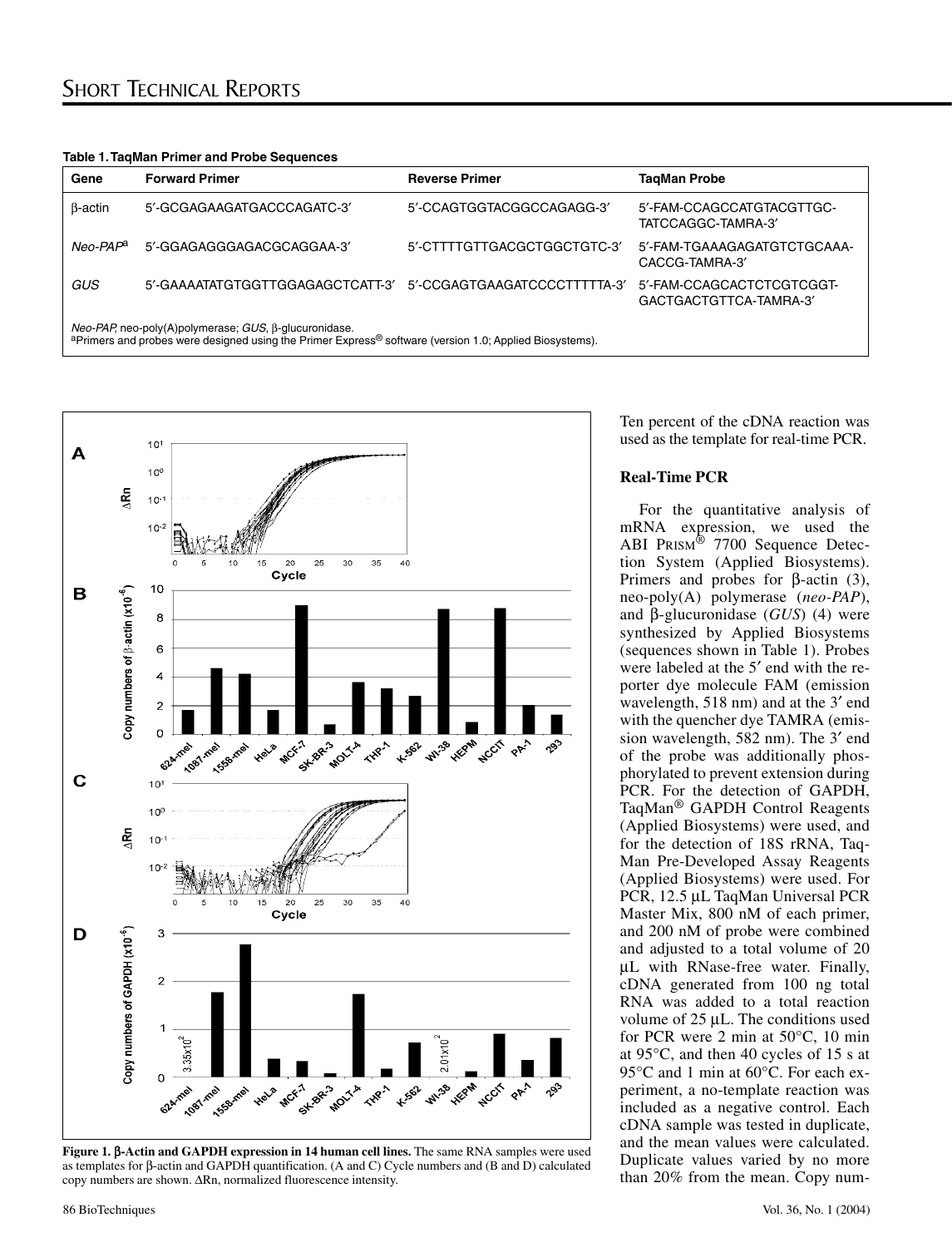ber quantification was based on the TaqMan principle, depending on the number of PCR cycles required for the threshold detection of the fluorescence signal [cycle threshold  $(C_t)$ ], as previously described (5,6). Briefly, 10-fold serial dilutions of known concentrations of plasmid constructs containing the relevant sequences (βactin, GAPDH, *neo-PAP*, and *GUS*) or of a purified PCR product (18S rRNA) were prepared so as to create standard curves for quantification of unknown samples. All plasmid dilutions were made in the presence of 20 ng/mL of *Escherichia coli* 16S and 23S rRNA (Roche Applied Science, Mannheim, Germany) as a carrier.

The TaqMan Human Endogenous Control Plate (Applied Biosystems) precoated with lyophilized primers and probes for 11 different commonly used human control genes was also used to assess gene expression in six different cancer cell lines. The plate contains an internal positive control that consists of a synthetic product plus primers and probes to amplify and quantify the template. Thus, the potential influence of inhibitors present in the tumor-derived cDNA samples could be assessed. PCR was set up according to the manufacturer's instructions. Briefly, for each tumor analyzed, 600 µL TaqMan Universal Master Mix were pipetted into a tube, and cDNA generated from 2.4 µg RNA was added. The volume was adjusted to a total of 1200 µL, and 50 µL of this mixture were added to each of the 24 wells in the plate (i.e., 11 control genes plus internal control in duplicate). The same PCR cycling conditions were used as described above. To determine gene expression using the endogenous human control plate, we used the  $\Delta C_t$  method. Values obtained from a given cell line were normalized to expression in 293 cells, chosen arbitrarily to serve as a reference control, by subtracting the  $C_t$  values ( $C_t$  293 - $C_{t}$  cell line). Because each amplification PCR cycle leads to a doubling of the initial amount of material,  $1 \, \text{C}_t$  value corresponds to a 2-fold difference and 3.3  $C_t$  values correspond to a 10-fold difference in expression. All samples were run in duplicate, and the mean values were calculated.

#### **RESULTS AND DISCUSSION**

## **Variability in Expression of GAPDH and** β**-Actin in 14 Different Cell Lines**

The selection of an appropriate control gene for real-time RT-PCR analysis is often based on historical evidence from the literature. β-Actin and GAPDH are among the most commonly used genes for this purpose. However, GAPDH expression has been shown to vary with cell cycle (7) and developmental stage (8). For β-actin, several highly homologous isoforms and pseudogenes have been identified, which introduce a risk of false positiv-



**Figure 2. Relative expression of 11 different control genes in 6 cell lines.** X-axis: 1, 18S rRNA; 2, acidic ribosomal protein; 3, β-actin; 4, cyclophilin; 5, GAPDH; 6, phosphoglycerokinase; 7, β2-microglobulin; 8, *GUS*; 9, hypoxanthine ribosyl transferase (*HPRT*); 10, TATA binding protein (*TBP*); 11, transferrin receptor. To normalize mRNA copy numbers, all cycle threshold  $(C_t)$  values were compared to expression in 293 cells ( $\Delta C_t = C_{t\ 293} - C_{t\ 201}$  line).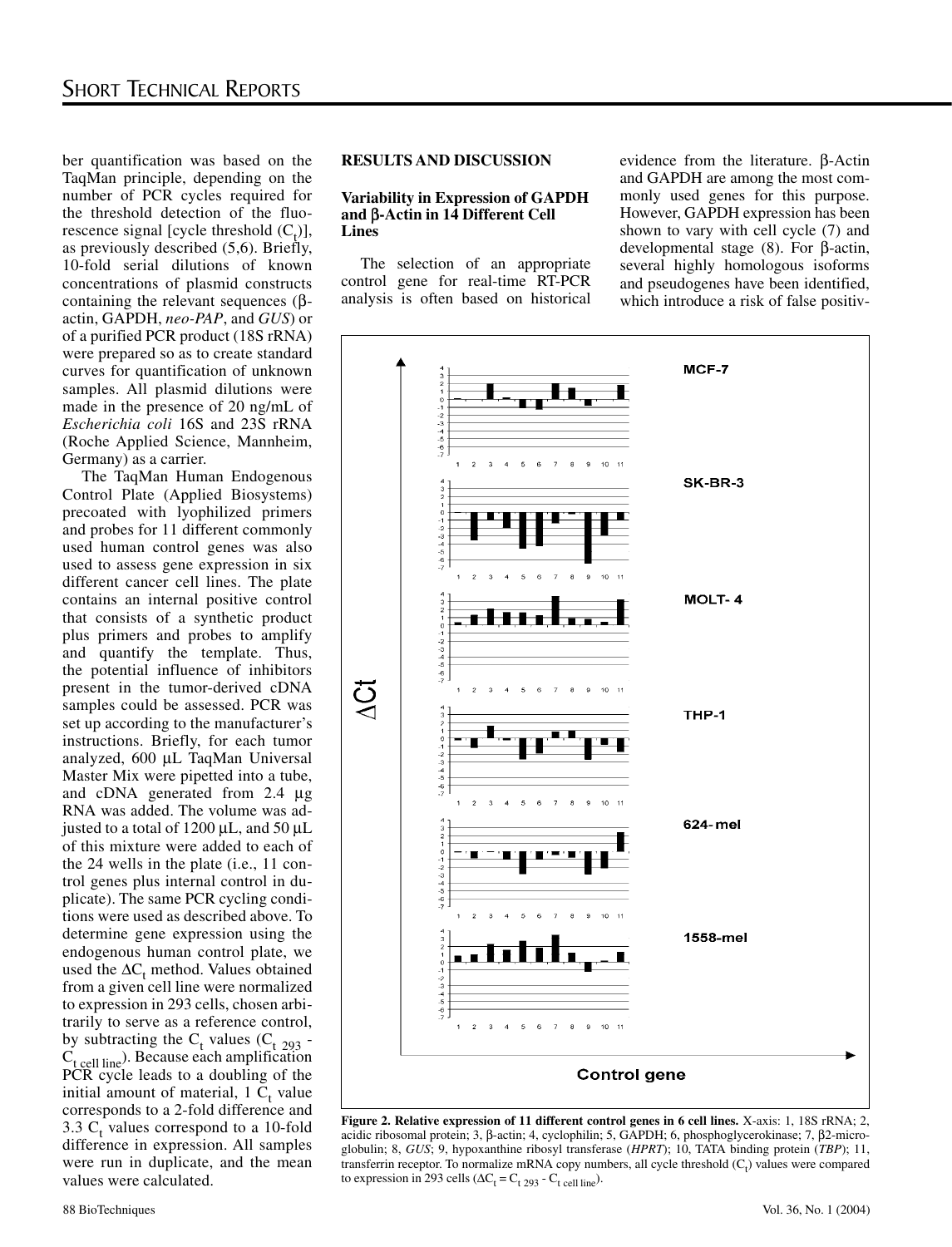ity. To address the issue of choosing optimal control genes for real-time RT-PCR, we first evaluated the variability in expression of β-actin and GAPDH in 14 different cultured human cell lines (Figure 1). For β-actin, the fold difference in copy number between the lowest (breast cancer, SK-BR-3) and the highest (breast cancer, MCF-7) expressing cell lines was 14-fold. However, for GAPDH, the difference was 13,865-fold between the lowest (embryonal, WI-38) and the highest (melanoma, 1558-mel) expressing lines. Thus, from fixed quantities of input total RNA template derived from 14 different cell lines, real-time RT-PCR revealed a much greater consistency in the expression of β-actin, a cytoskeletal protein, than GAPDH, a glycolytic enzyme.

### **Selection of Control Genes With Least Variability**

Based on the results derived from comparing the expression of β-actin and GAPDH in 14 cell lines, 6 of these cell lines were chosen for further analysis of control gene expression. These included cell lines showing the extremes of variability for β-actin (MCF-7, SK-BR-3, and THP-1) and GAPDH (624-mel, 1558-mel, and MOLT-4). The expression of 11 different control genes in general use for real-time RT-PCR was analyzed using the TaqMan Human Endogenous Control Plate (Figure 2). Some cell lines seemed to manifest consistent differences in the expression of all 11 control genes relative to 293 cells; SK-BR-3 expressed significantly higher levels of all control genes, while the MOLT-4 was consistently lower. However, other cell lines did not manifest such consistency. For instance, 624-mel was among the highest GAPDH expressing lines relative to 293 cells, while it was among the lowest transferrin receptor expressing lines. Therefore, it was unlikely that variable gene expression solely reflected variable amounts of mRNA contained in the six total RNA samples used as templates for realtime RT-PCR or global problems with reverse transcription. Among 11 genes analyzed, the greatest variability in expression was observed for GAPDH,

which is consistent with our previous results. The range of  $\Delta C_t$  values for GAPDH expression among the cell lines was 7.3 ( $\Delta C_t = 2.7$  for 1558-mel;  $\Delta C_t = -4.6$  for SK-BR-3), translating to a range of 154-fold between the lowest and highest expression relative to 293 cells. The variability in expression of 18S rRNA was shown to be the lowest (range of expression was 2.1-fold among the 6 cell lines tested), which is consistent with other studies. However, several drawbacks to using 18S rRNA as a control gene include its high abun-

dance of expression (generally  $C_t < 10$ ), making accurate quantitation difficult, its relative resistance to degradation compared to mRNA species, and the imperfect correlation of expression of rRNA with mRNA. The control genes β-actin, TATA box binding protein, and *GUS* also showed low variability of expression among the 6 cell lines assayed, with ranges of 10.1-, 10.1-, and 4.6-fold, respectively.

It is possible that a similarly conducted analysis of control gene expression using a different panel of cell lines



**Figure 3. Expression of neo-poly(A) polymerase (***neo-PAP***) copy numbers normalized using** β**actin,** *GUS***, or 18S rRNA.** Twenty-six cell lines were assessed, including four melanomas (624-mel, 938-mel, 1087-mel, and 1558-mel); two breast cancers (MCF-7 and SK-BR-3); two prostate cancers (DU-145 and PC-3); two colon carcinomas (COLO 320 and HT-29); four renal carcinomas (UOK150, 1764RCC, 2192RCC, and 2194RCC); one cervical carcinoma (HeLa); one pancreatic cancer (Capan-2); three leukemias (K-562, MOLT-4, and THP-1); three embryonal cell lines (293, WI-38, and HEPM); two teratocarcinomas (NCCIT and PA-1); and two Ewing's sarcomas (6647 and TC-71). The same cDNA samples were used as templates for all real-time PCRs, and *neo-PAP* with control gene reactions were always run on the same plate.